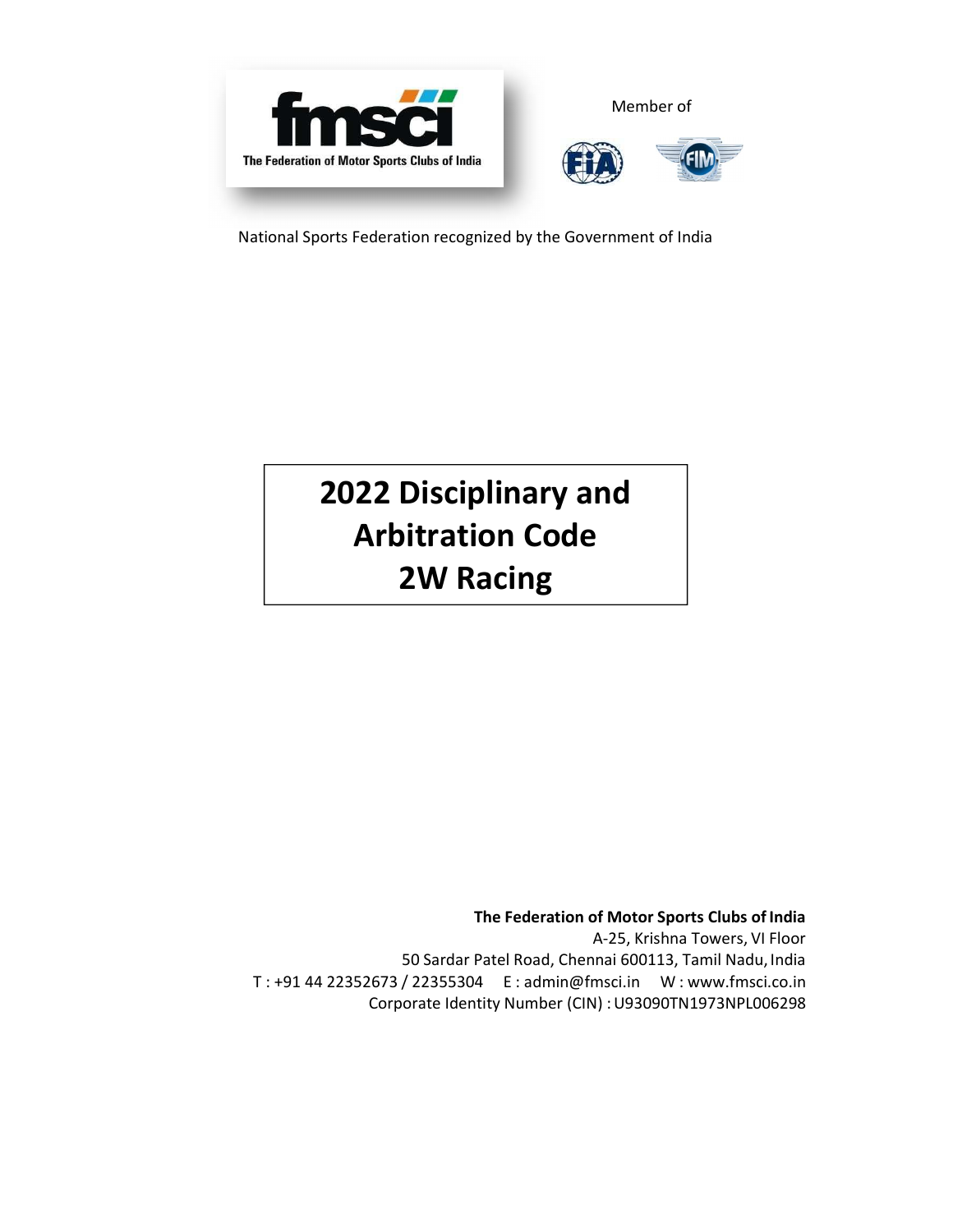# **TABLE OF CONTENTS**

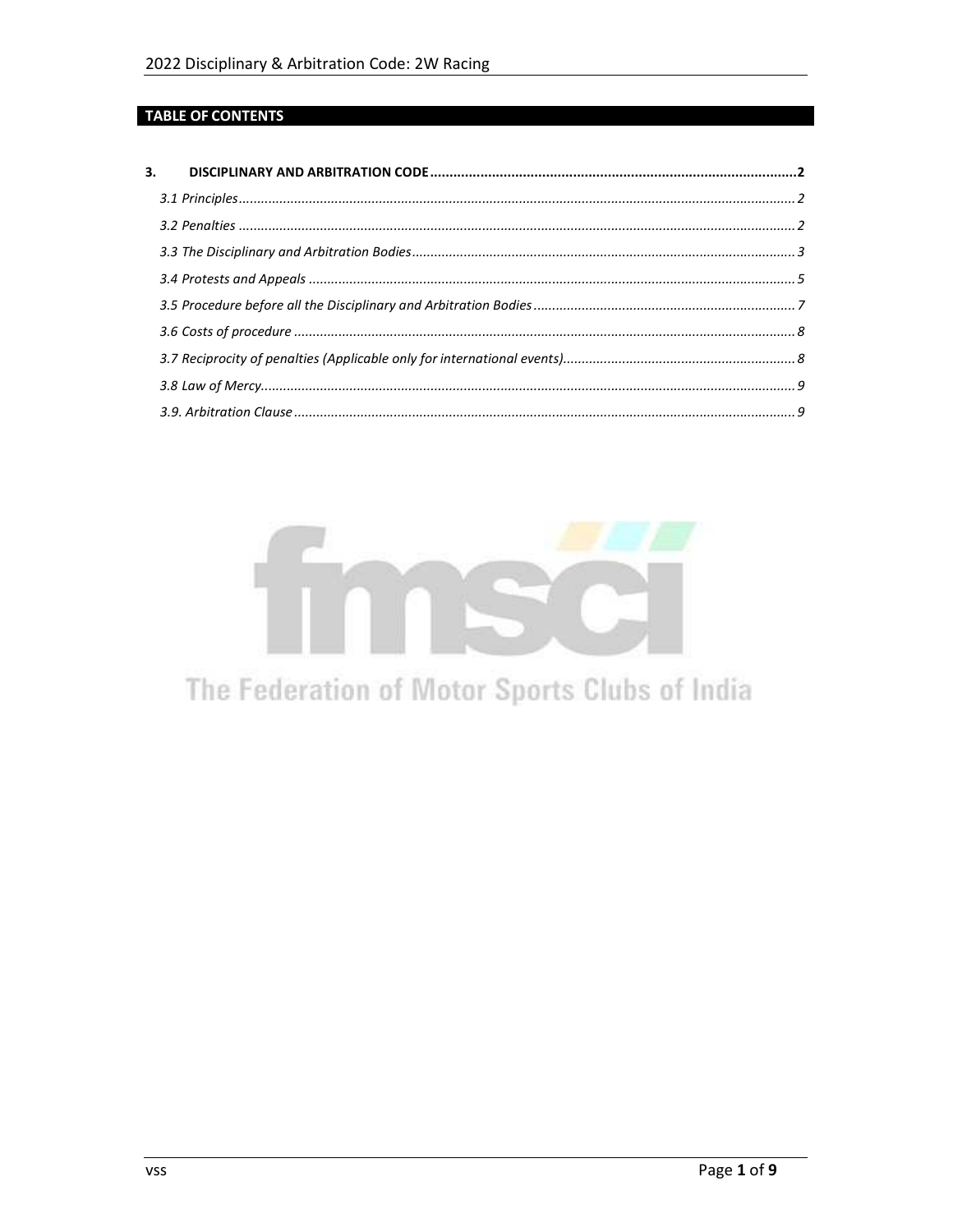# **3. DISCIPLINARY AND ARBITRATION CODE**

#### **3.1 Principles**

The obligations incumbent upon the participants, officials and organisers are set out in the Regulations published by the FMSCI. Proven violation or non-observance of these obligations will be subject to the penalties laid down in this chapter.

#### **3.2 Penalties**

The penalties are:

- *Warnings*
- *Fines*
- *Time and / or point penalties*
- *Disqualification*
- *Withdrawal of Championship points*
- *Suspension*
- *exclusion*

#### **3.2.1 Definition and application of penalties**

#### *Warnings:*

*can be made privately or publicly* 

*Fines:* 

*cash penalty* 

# *Time and / or point penalty or suppression of time :*

*The imposition of time or points affecting the rider's actual result or suppression of time* 

#### *Disqualification:*

*Entails automatically and independently or any other penalty, the invalidation of the results obtained in a meeting, event, practice, race or ranking.* 

#### *Withdrawal of Championship Points*

*Entails the loss of Championship points* 

#### *Suspension:*

*Entails the loss of all the rights granted to FMSCI license holders or members, or prohibition from taking part in any of the activities under FMSCI control for a specified period of time. The application of this penalty may be conditionally deferred for a period of up to a maximum of two years.* 

# *Exclusion:*

*Entails the final and complete loss of all rights of participation in any activity under FMSCI control.*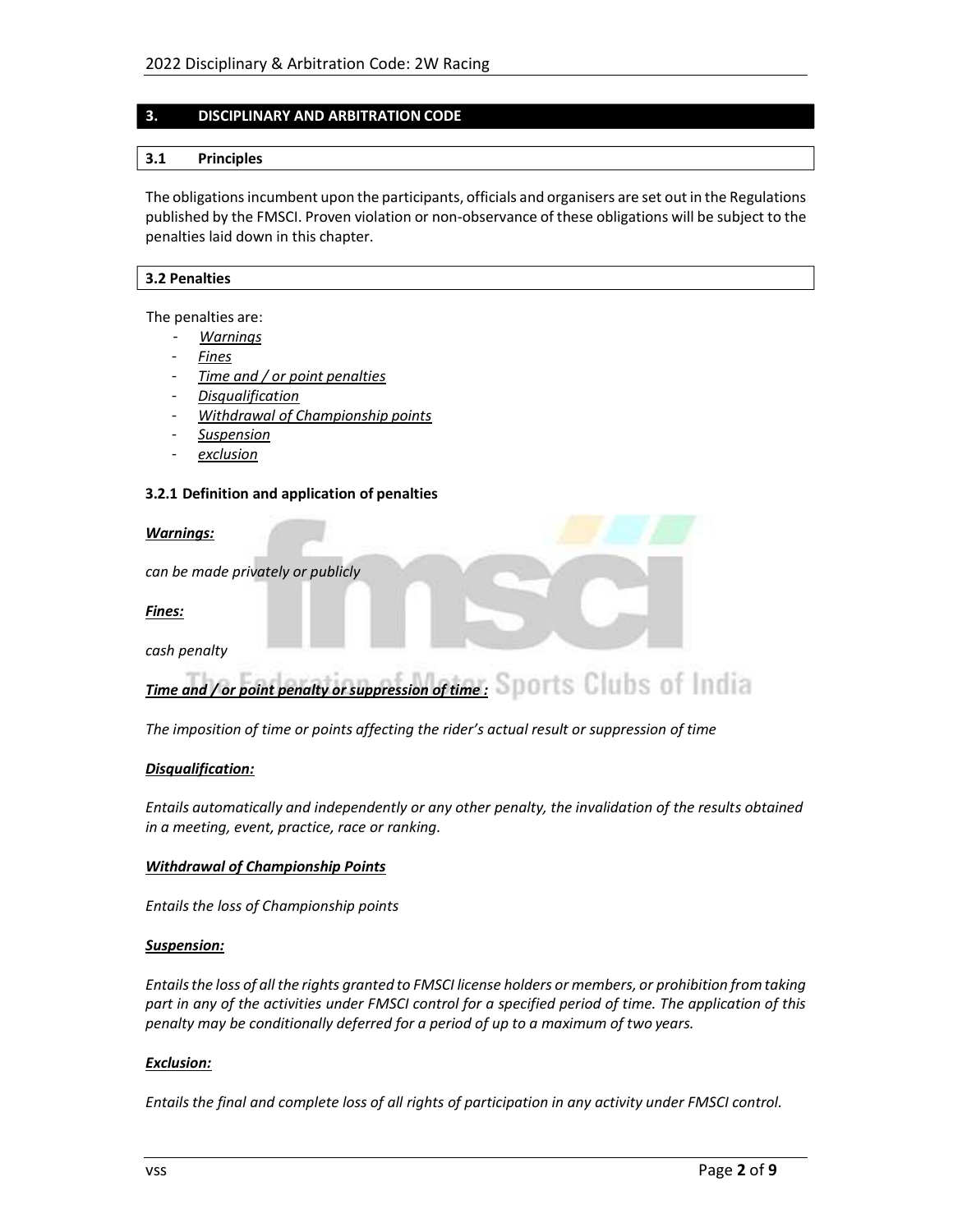# **3.2.2 Plurality of penalties**

Any offender may have several penalties pronounced against him according to the circumstances.

#### **3.3 The Disciplinary and Arbitration Bodies**

The disciplinary and arbitration bodies of the FMSCI, qualified to deal with disciplinary and arbitration matters, are:

- The Race Direction
- The FMSCI Stewards
- The Indian Motor Sports Appeal Court (IMSAC)

#### **3.3.1 The Race Direction**

#### **3.3.1.1 Constitution**

The Constitution of the Race Direction is in accordance with the requirements laid down in Article 1.6. of **FMSCI Road Racing Championship Regulations** *2020* 

#### **3.3.1.2 Authority and Competence**

The Race Direction has the authority to penalise automatically riders, teams' personnel, officials involved in any capacity whatsoever in an event or in the Championship for:

- Infringements of the Regulations.
- any voluntary or involuntary action or deed accomplished by a person or a group of persons during a meeting, contrary to the current Regulations or instructions given by an official of the meeting.ederation of Motor Sports Clubs of India
- any corrupt or fraudulent act, or any action prejudicial to the interests of the meetings or of the sport, carried out by a person or a group of persons occurring during an event.
- The Race Direction is competent to adjudicate upon a protest relating to infringements of the Regulations.

#### *3.3.1.3* **Penalties that may be pronounced by the Race Direction** */ the FMSCI Stewards Panel*

The following penalties may be pronounced by the Race Direction */ the FMSCI Stewards Panel:* 

- *a warning*
- *a fine, subject to a maximum of INR 100,000*
- *a time and / or point penalty*
- *a disqualification*
- *a suspension for a period not exceeding 30 days starting from the date of the offence*

Furthermore, the Race Direction */ the FMSCI Stewards Panel* can refer the case to the Disciplinary Commission of the FMSCI in order to impose a higher penalty than the Race Direction */ the FMSCI Stewards Panel* is empowered to do.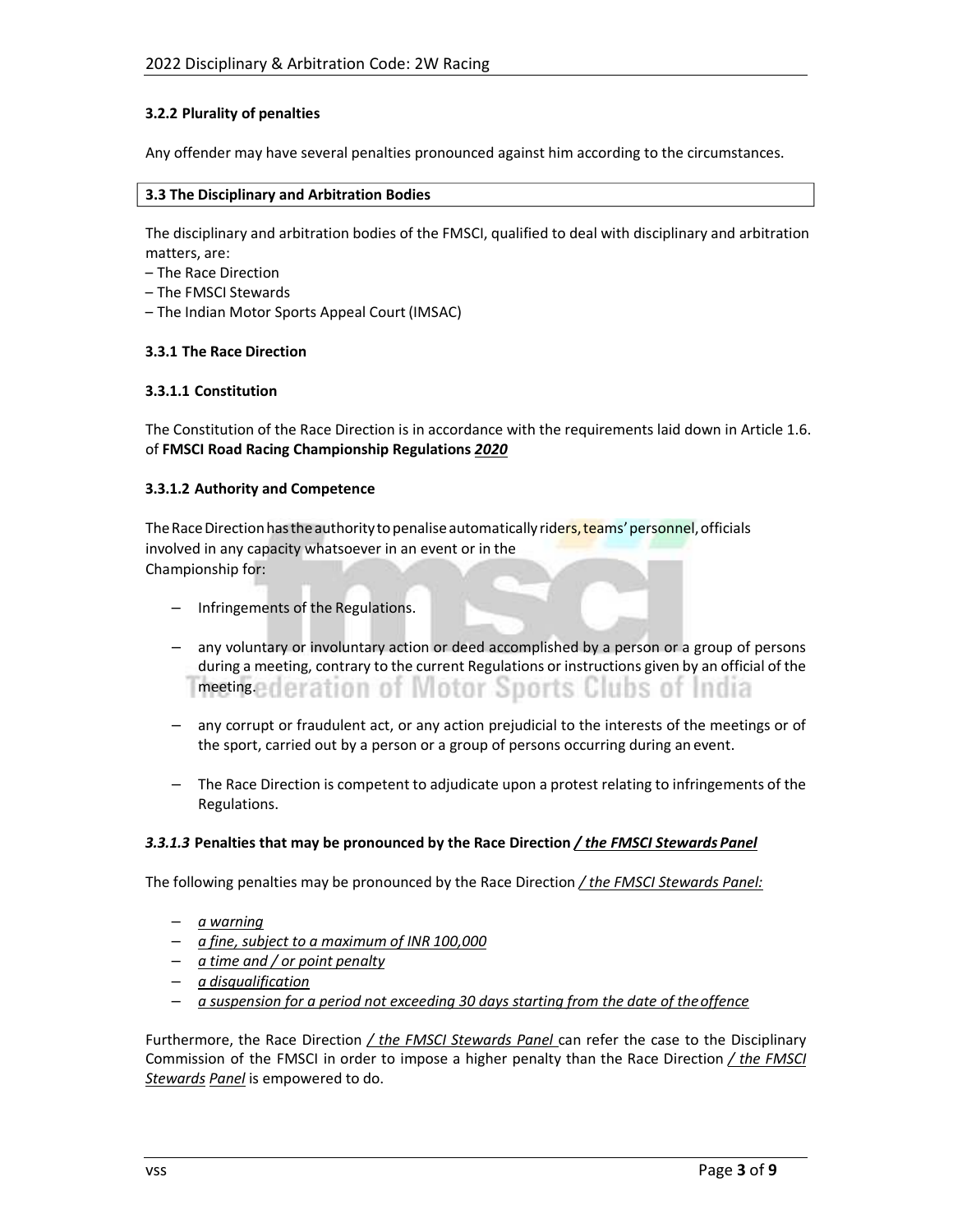# **3.3.2 The FMSCI Stewards Panel**

# **3.3.2.1 Constitution**

The Constitution of the FMSCI Stewards Panel is in accordance with the requirements laid down in Article 1.7 of **FMSCI Road Racing Championship Regulations 2020.** 

# **3.3.2.2 Competence**

The FMSCI Stewards Panel will hear any appeals against decisions taken by the Race Direction.

# **3.3.3 The Indian Motor Sports Appeal Court**

# **3.3.3.1 Procedures**

The names of the members appointed must be communicated to all interested parties in the case, who have the right to make a duly documented objection to the composition of the Court, either in total or in part, within three days after having received the information. If the Executive Board of the FMSCI considers that a reasonable objection is made, he must appoint the necessary replacements. Otherwise he rejects the objection and fixes the date for the hearing.

The court may request the opinion of an expert or summon a witness who it considers useful.

# **3.3.3.2 Authority and Competences**

The Indian Motor Sports Appeal Court will hear any appeals against decisions taken by the FMSCI Stewards.

The Indian Motor Sports Appeal Court adjudicates upon request of the Race Direction or the FMSCI **Steward Panel.** *ederation of Motor Sports Clubs of India* 

# **3.3.4 The FMSCI as a Party in the Legal Proceedings**

# **3.3.4.1 Function**

For all the appeals to the Indian Motor Sports Appeal Court, the FMSCI is entitled to assert its interests or to explain its position by means of a prosecution address.

# **3.3.4.2 Appointment**

The Executive Board shall appoint in each case, the person who will represent the FMSCI.

# **3.3.5.3 Procedure**

The intervention of the FMSCI is optional and is left to the appreciation of the Executive Board. As a party, the FMSCI enjoys the same rights and obligations as the other parties.

The FMSCI may be present in person at a hearing or may present its claims in writing.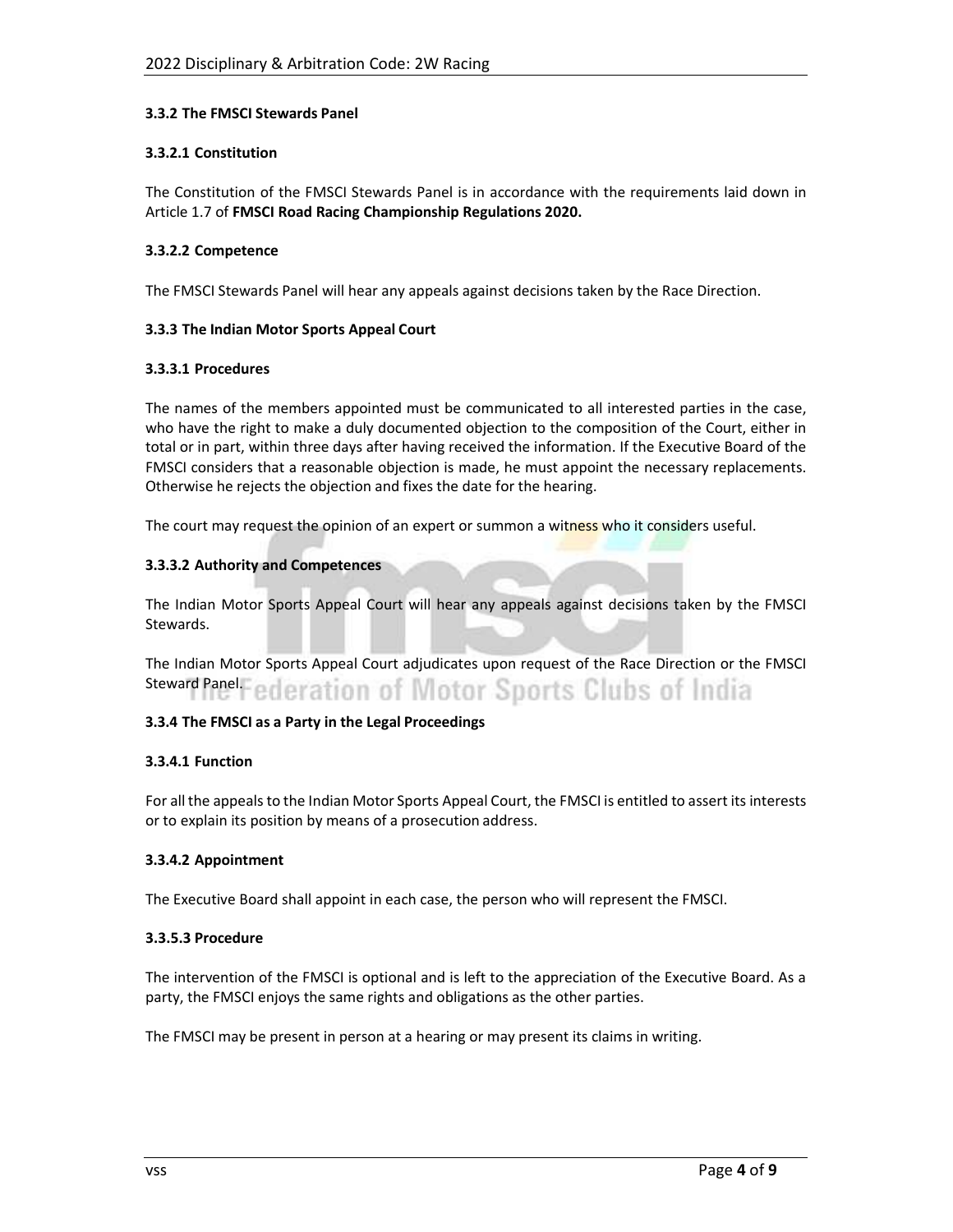# **3.4 Protests and Appeals**

#### **3.4.1 Right of protest**

Any legal entity or any individual**,** rider, team, manufacturer, official etc. affected by a decision taken under the authority of the FMSCI, has the right to protest against that decision.

No protest may be lodged against a decision of the Race Direction entailing or not:

- a disqualification from the practice sessions or races by means of a black flag or black flag with orange disc.
- a fine for speeding in the pit lane.

No protest may be lodged against a decision of the Race Direction based on a photo finish.

#### **3.4.2 Right of appeal**

–

The rules concerning appeals against FMSCI disciplinary decisions are:

Against a decision of the Race Direction, to the FMSCI Stewards.

No appeal may be lodged against a decision of the Race Direction entailing or not:

- a disqualification from the practice sessions or races by means of a black flag or black flag with orange disc.
- a fine for speeding in the pit lane.

No appeal may be lodged against a decision of the Race Direction based on a photo finish.

# The decision of the FMSCI Court of Appeal shall be final. The state of the state of the state of the state of

# **3.4.3 Procedure and time limit for protests**

All protests must be submitted and signed only by the person directly concerned. Each protest must refer to a single subject only and must be presented within half hour at the latest after the publication of the results. Protests must be handed to a responsible official (Clerk of the Course, Race Director or Secretary of the Meeting) together with the security deposit of INR 7080 (including GST). No protest will be entertained unless a fee of Rs. 7080/- in cash accompanies it. For a protest involving a clearly defined part of the Motorcycle Rs.5000/= or if multiple parts are protested, Rs.5000/- per clearly defined part. These fees shall be returned to the Protestor if the protest is founded or given to the Protestee if the protest is unfounded.

A protest against the eligibility of a rider, team or a motorcycle entered, must be made before the start of the official practice.

# **3.4.4 Hearing of a protest**

After a hearing, the Race Direction must make a decision on any protest presented. The protest has to be judged according to the provisions of the Regulations.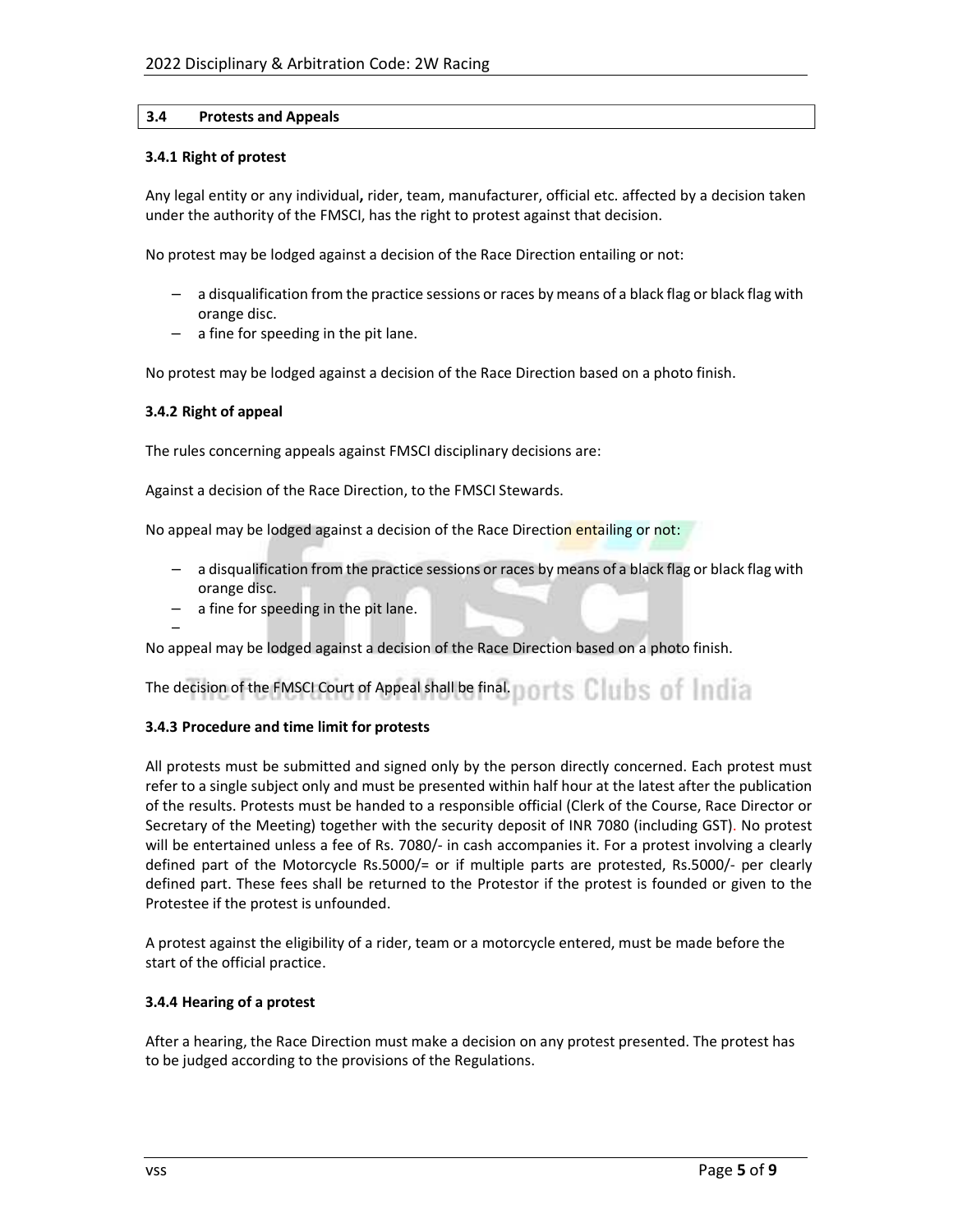#### **3.4.5 Effect of the decision upon a protest**

The decision of the Race Direction of determination of penalty is immediate.

#### **3.4.6 Time limits for the lodging of an appeal**

The time limit for lodging a statement of appeal is:

- against a decision of the Race Direction *to the Stewards*  30 Minutes. Fees: Rs.7,080/= upto open status, Rs.14,160/= for Challenge, Cups, Series etc. and Rs.21,240/=for National and above status events.
- against a decision of the FMSCI Stewards

#### **APPEALS**

• Appeal Fees: Rs.96,000/= + 18% GST. Total Rs.113,280/=

Competitors may appeal against decisions, in accordance with the stipulations set out in Articles 15.1 of the Code.

Competitors have the right to appeal against a sentence or other decision pronounced on them by the Stewards of the meeting. They must however, under pain of forfeiture of their right to appeal, notify the Stewards of the meeting in writing within one hour of the publication of the decision, of their intention to appeal.

The right to bring an appeal to the FMSCI expires 96 hours from the moment the stewards are notified of the intention to appeal on condition that the intention of appealing has been notified in writing to the stewards within one hour of the publication of the decision.

This appeal may be brought by fax or by any other electronic means of communication with confirmation of receipt. Confirmation by a letter of the same date accompanied by the necessary fee is required. The FMSCI will give its decision within a maximum of 30 days.

All parties concerned shall be given adequate notice of the hearing of any appeal. They shall be entitled to call witnesses, but their failure to attend the hearing shall not interrupt the course of the proceedings.

The confirmation of an appeal to the FMSCI must be accompanied by a fee of Rs.96,000/- +18% GST. Total Rs.113,280/=.

This fee becomes due from the moment the appellant notifies the Stewards of the intention of appealing, and remains payable even if the appellant does not follow up the declared intention to appeal.

If the appeal is rejected or it is withdrawn after being brought, no part of the fee shall be returned.

If judged partially founded, the fee may be returned in part, and its entirety if the appeal is upheld.

If it is proved that the author of the appeal has acted in bad faith, the FMSCI may inflict upon them one of the penalties laid down in the Code.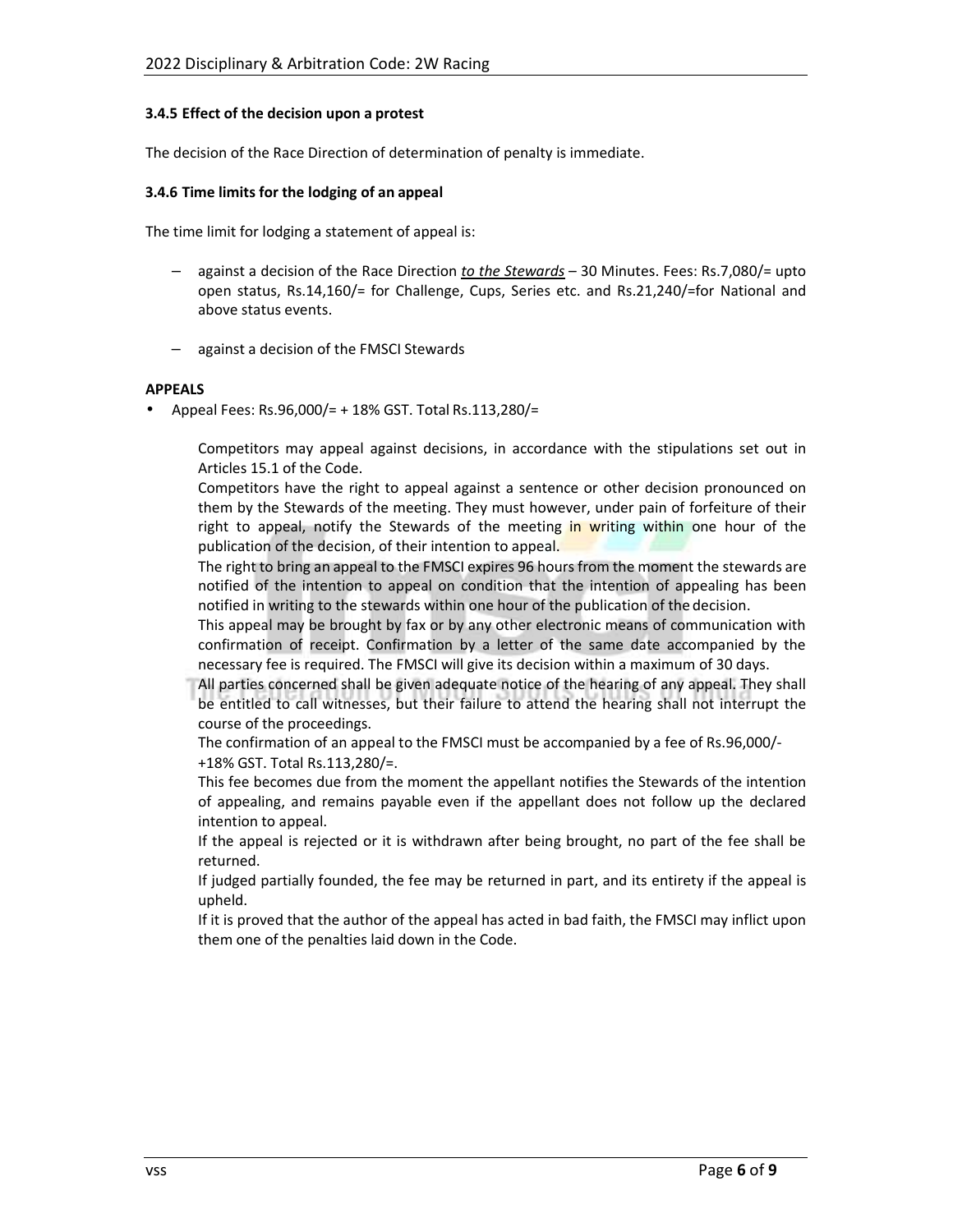# **3.5 Procedure before all the Disciplinary and Arbitration Bodies**

#### **3.5.1 Right to a hearing**

It shall be the unquestionable right of any person or body charged with any offence under the Regulations to defend themselves, either in person or by proxy. Any party convened before a disciplinary or arbitration body has the right to be represented by one defense counsel of its own choice and at its own expense. Adequate notice of this intention must be given in order that this may also be notified to all other parties in the case. Failure to do so may result in the disciplinary or arbitration body upholding an objection to such representation. If any of the parties duly convened do not appear, judgment can be rendered by default. The disciplinary or arbitration bodies may decide that the hearing take place by means of a telephone conference call or through any other means of communication using a telephone or electronic device. Such a method of conducting a hearing shall only take place with the consent of all parties involved**.** 

# **3.5.2 The hearing**

The hearing shall be public unless the disciplinary or arbitration body itself decides otherwise in exceptional circumstances. The hearing shall be conducted in English. Should one of the parties wish to use another language, it shall provide the necessary interpreters at its own costs. The appellant must be present or duly represented, failing which, the protest will not be admissible and the costs shall be borne by the appellant.

Once the President has opened the proceedings, he will invite the parties involved to state their respective cases without the witnesses being present. After statements of the parties concerned, the disciplinary or arbitration body shall hear the various witnesses and experts in order to complete the evidence. The parties involved in the case shall have the right to question all witnesses and experts on their evidence.

Any member of the disciplinary or arbitration body may, at any time during the hearing and with the President's approval, question any of the parties involved, the witnesses and experts.

# **3.5.3 Witnesses and Experts**

Each party is responsible for the convening and appearance of its own witnesses, as well as their expenses unless decided otherwise by the Court.

The disciplinary or arbitration body has no authority to oblige the witnesses to swear on oath; therefore, testimony shall be given freely.

The witnesses may only testify to the facts they know and shall not be allowed to express an opinion, unless the disciplinary or arbitration body should regard them as experts on a particular subject and should ask them to do so.

After having made their statements, the witnesses may not leave the Courtroom and shall not be allowed to speak to any other witness who has still to give evidence.

The Court may summon experts.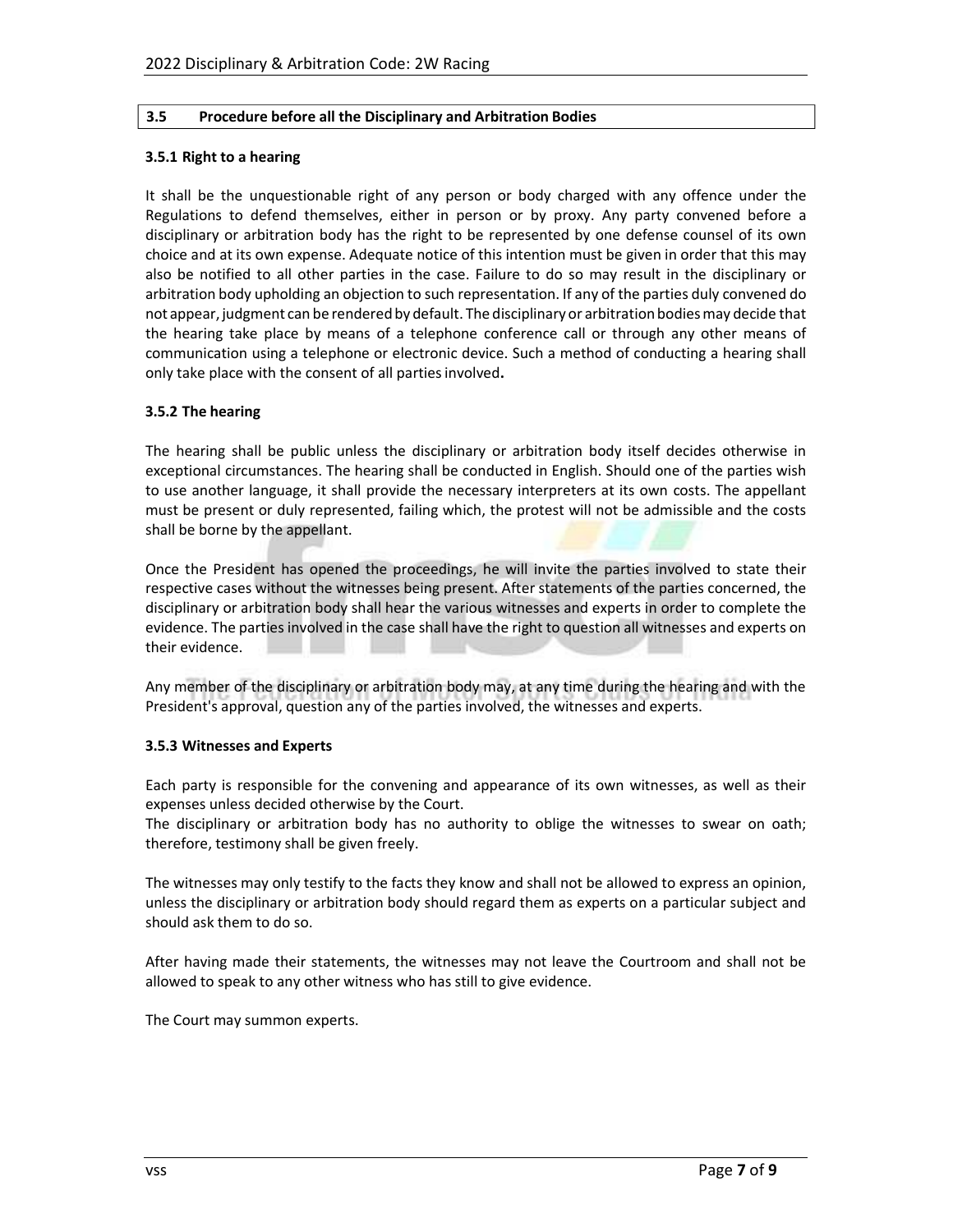# **3.5.4 Judgement**

Decisions of all disciplinary or arbitration bodies will be reached by a simple majority of votes (exception: See Art. 1.6.4 "Race Direction"). All members will have equal voting rights which must be exercised when a decision is required. Abstention is not permitted.

Each member of the disciplinary or arbitration body binds himself to keep all deliberations secret.

#### **3.5.5 Notification of judgements**

The decisions of the Race Direction or of the FMSCI Stewards must be notified directly at the event venue, or failing that, addressed by registered letter with acknowledgement of receipt.

All judgements of the Indian Motor Sports Appeal Court must be notified, in writing, by registered letter with acknowledgement of receipt in order to inform all the parties concerned.

# **3.5.6 Publication of judgements**

The disciplinary or arbitration body imposing a penalty or adjudicating a protest or an appeal must have its findings published and quote the names of all parties concerned. The persons or bodies quoted in these statements have no right of action against the FMSCI nor against any person having published the statement.

Furthermore, final decisions will be published in the Media Centre and in the FMSCI Magazine/ Circular / website unless the Court itself decides otherwise.

#### **3.6 Costs of procedure**

The costs of a disciplinary or arbitration decision will be assessed by the FMSCI Executive Secretariat and will be awarded against the losing party, unless the Court decides otherwise.

#### **3.6.1 Payment of fines and costs**

If the penalty is definitive, all fines must be paid into the *FMSCI* before the beginning of the first practice of the event following the final decision. The costs must be paid to the FMSCI Executive Secretariat within 30 days of notification of the judgement decision according to Article 3.5.5.

The person or body affected by the decision shall be automatically suspended from participation in all FMSCI activities, until such time as full payment has been received.

#### **3.7 Reciprocity of penalties (Applicable only for international events)**

As a consequence of the agreement of reciprocity concluded on April 30th, 1949 between the 4 organisations controlling motorised sports internationally, i.e. in addition to the FIM, namely:

- the Fédération Internationale de l'Automobile (FIA)
- the Fédération Aéronautique Internationale (FAI)
- the Union Internationale Motonautique (UIM)

penalties of suspension or exclusion may also be applied to one or another of the sports represented by the above organisations, upon request of the FIM.